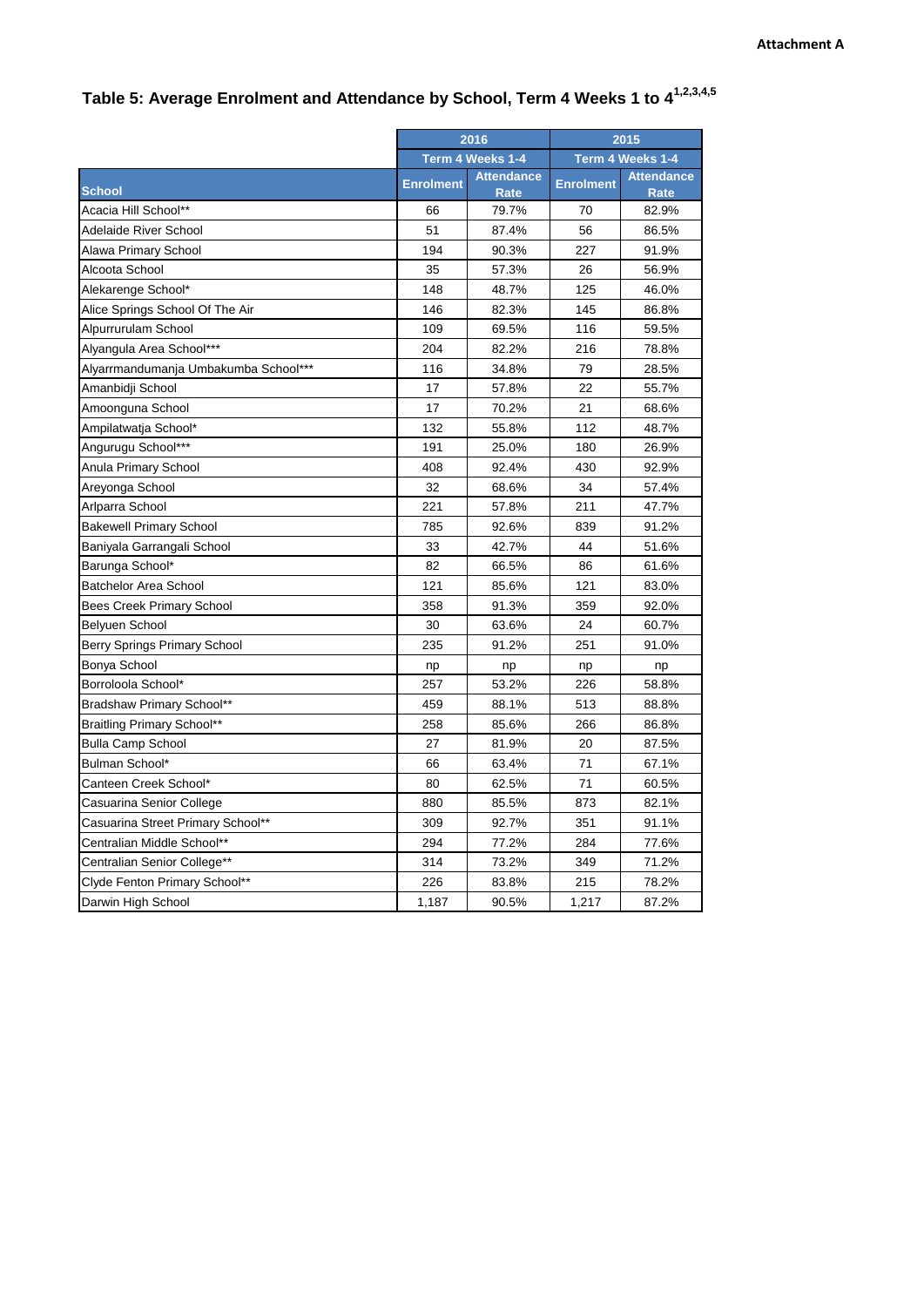|                                      | 2016             |                           | 2015             |                                  |
|--------------------------------------|------------------|---------------------------|------------------|----------------------------------|
|                                      | Term 4 Weeks 1-4 |                           | Term 4 Weeks 1-4 |                                  |
| <b>School</b>                        | <b>Enrolment</b> | <b>Attendance</b><br>Rate | <b>Enrolment</b> | <b>Attendance</b><br><b>Rate</b> |
| Darwin Middle School                 | 635              | 88.3%                     | 740              | 88.2%                            |
| Douglas Daly School                  | 15               | 88.5%                     | 13               | 93.0%                            |
| Dripstone Middle School              | 558              | 89.5%                     | 515              | 88.1%                            |
| <b>Driver Primary School</b>         | 487              | 88.8%                     | 485              | 89.5%                            |
| Dundee Beach School                  | 24               | 80.2%                     | 26               | 86.3%                            |
| <b>Durack Primary School</b>         | 416              | 93.3%                     | 491              | 90.5%                            |
| Elliott School*                      | 92               | 65.3%                     | 87               | 72.1%                            |
| Epenarra School*                     | 56               | 52.7%                     | 42               | 45.6%                            |
| <b>Finke School</b>                  | 29               | 72.4%                     | 29               | 61.2%                            |
| Gapuwiyak School***                  | 238              | 31.0%                     | 224              | 41.4%                            |
| Gillen Primary School**              | 272              | 84.0%                     | 287              | 78.5%                            |
| Girraween Primary School             | 480              | 91.8%                     | 489              | 91.2%                            |
| <b>Gray Primary School</b>           | 349              | 90.5%                     | 371              | 88.2%                            |
| Gunbalanya School***                 | 274              | 41.7%                     | 268              | 42.2%                            |
| Haasts Bluff School                  | 44               | 54.9%                     | 37               | 71.5%                            |
| Harts Range School                   | 68               | 67.1%                     | 56               | 61.0%                            |
| <b>Henbury School</b>                | 100              | 82.0%                     | 103              | 83.9%                            |
| <b>Howard Springs Primary School</b> | 254              | 90.9%                     | 267              | 87.7%                            |
| Humpty Doo Primary School            | 422              | 89.0%                     | 440              | 88.1%                            |
| Imanpa School                        | 17               | 54.6%                     | 16               | 68.7%                            |
| Jabiru Area School                   | 258              | 80.2%                     | 252              | 76.4%                            |
| Jilkminggan School*                  | 112              | 54.5%                     | 100              | 48.0%                            |
| Jingili Primary School               | 342              | 91.8%                     | 342              | 91.9%                            |
| Kalkaringi School*                   | 149              | 57.6%                     | 143              | 45.0%                            |
| Karama Primary School                | 225              | 89.7%                     | 206              | 87.6%                            |
| Katherine High School**              | 567              | 77.4%                     | 595              | 66.2%                            |
| Katherine School Of The Air          | 191              | 0.0%                      | 163              | 0.0%                             |
| Katherine South Primary School**     | 375              | 88.1%                     | 381              | 86.4%                            |
| Kiana School                         | 14               | 43.4%                     | 13               | 63.7%                            |
| Kintore Street School**              | 28               | 83.3%                     | 38               | 82.5%                            |
| Lajamanu School***                   | 224              | 65.4%                     | 210              | 65.3%                            |
| Laramba School                       | 78               | 57.6%                     | 59               | 68.9%                            |
| Larapinta Primary School**           | 297              | 88.7%                     | 341              | 86.8%                            |
| Larrakeyah Primary School            | 360              | 94.5%                     | 437              | 93.1%                            |
| Leanyer Primary School               | 548              | 91.8%                     | 575              | 91.7%                            |
| Ludmilla Primary School              | 121              | 87.4%                     | 101              | 83.3%                            |
| MacFarlane Primary School**          | 225              | 79.1%                     | 242              | 76.8%                            |
| <b>Malak Primary School</b>          | 286              | 88.2%                     | 267              | 85.3%                            |
| Mamaruni School                      | 48               | 66.8%                     | 46               | 65.2%                            |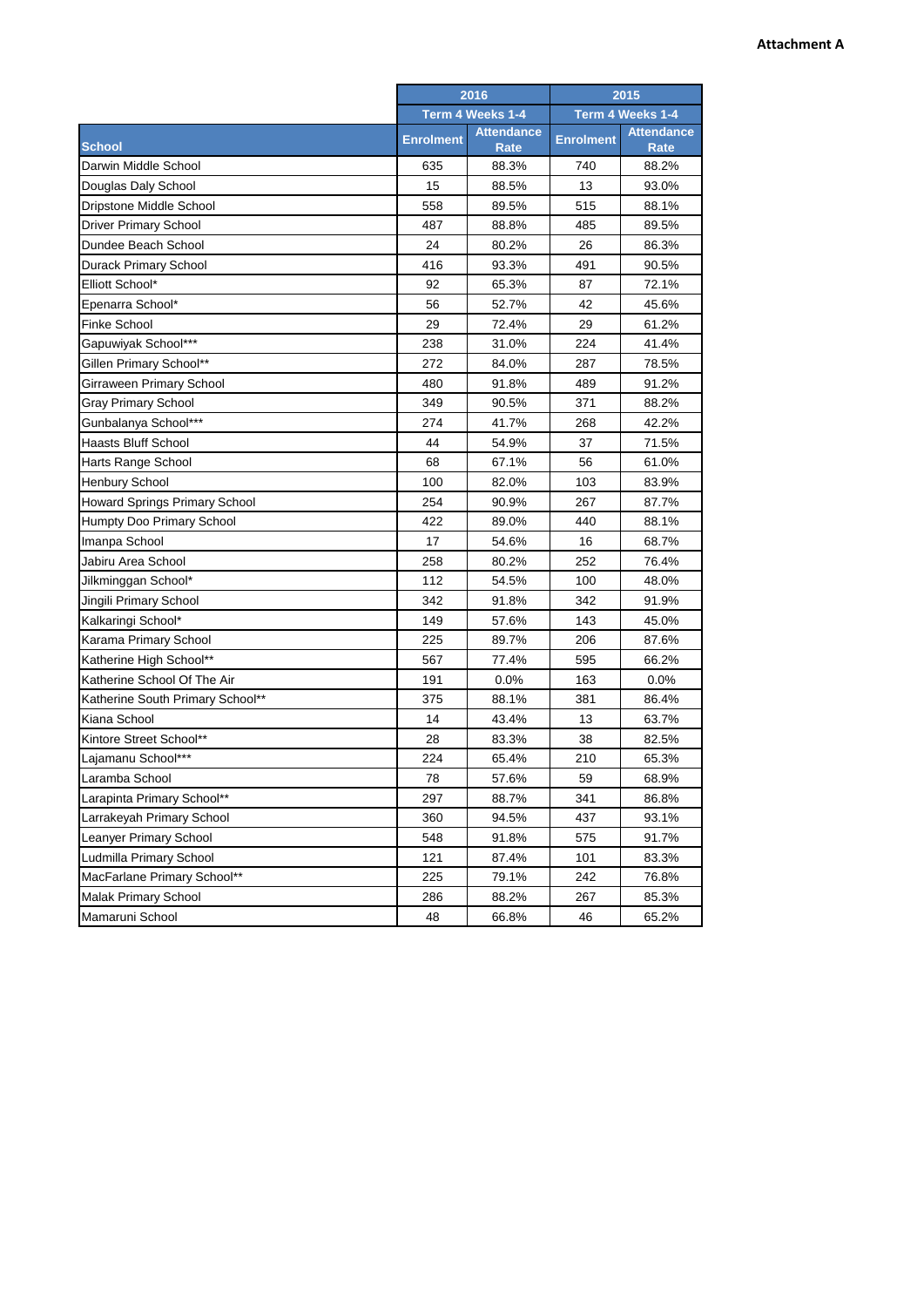|                                                 | 2016<br>Term 4 Weeks 1-4 |                                  | 2015<br>Term 4 Weeks 1-4 |                                  |
|-------------------------------------------------|--------------------------|----------------------------------|--------------------------|----------------------------------|
|                                                 |                          |                                  |                          |                                  |
| <b>School</b>                                   | <b>Enrolment</b>         | <b>Attendance</b><br><b>Rate</b> | <b>Enrolment</b>         | <b>Attendance</b><br><b>Rate</b> |
| Maningrida College***                           | 689                      | 53.3%                            | 602                      | 48.4%                            |
| Manunda Terrace Primary School                  | 196                      | 88.0%                            | 191                      | 86.4%                            |
| Manyallaluk School                              | 22                       | 65.3%                            | 26                       | 55.0%                            |
| Mataranka School                                | 47                       | 90.8%                            | 34                       | 86.4%                            |
| Mbunghara School                                | np                       | np                               | np                       | np                               |
| Middle Point School                             | 25                       | 89.1%                            | 31                       | 82.9%                            |
| Milikapiti School***                            | 78                       | 77.7%                            | 70                       | 69.3%                            |
| Milingimbi School***                            | 379                      | 28.2%                            | 355                      | 44.8%                            |
| Millner Primary School                          | 189                      | 85.7%                            | 209                      | 84.3%                            |
| Milyakburra School***                           | 30                       | 53.9%                            | 27                       | 45.0%                            |
| Minyerri School                                 | 161                      | 61.8%                            | 162                      | 62.9%                            |
| Moil Primary School                             | 271                      | 91.5%                            | 279                      | 90.9%                            |
| Moulden Primary School                          | 375                      | 84.1%                            | 365                      | 84.7%                            |
| <b>Mount Allan School</b>                       | 69                       | 54.8%                            | 70                       | 62.2%                            |
| Mulga Bore School                               | 13                       | 21.2%                            | 16                       | 39.4%                            |
| Murray Downs School                             | 26                       | 69.6%                            | 20                       | 40.3%                            |
| Mutitjulu School*                               | 37                       | 44.7%                            | 31                       | 46.1%                            |
| Nakara Primary School                           | 553                      | 92.9%                            | 579                      | 91.9%                            |
| Nemarluk School                                 | 153                      | 84.6%                            | 161                      | 85.1%                            |
| <b>Neutral Junction School</b>                  | 25                       | 52.4%                            | 18                       | 53.9%                            |
| Newcastle Waters School                         | np                       | np                               | np                       | np                               |
| Nganambala School                               | 29                       | 83.0%                            | 31                       | 63.4%                            |
| Nganmarriyanga School                           | 134                      | 66.7%                            | 159                      | 55.7%                            |
| Ngukurr School***                               | 298                      | 67.6%                            | 318                      | 57.3%                            |
| Nhulunbuy High School***                        | 177                      | 80.9%                            | 219                      | 74.1%                            |
| Nhulunbuy Primary School***                     | 418                      | 84.5%                            | 438                      | 82.8%                            |
| Nightcliff Middle School                        | 272                      | 86.2%                            | 262                      | 84.5%                            |
| <b>Nightcliff Primary School</b>                | 505                      | 87.7%                            | 554                      | 91.4%                            |
| Northern Territory School of Distance Education | 378                      | 100.0%                           | 423                      | 100.0%                           |
| Ntaria School***                                | 172                      | 64.2%                            | 168                      | 56.6%                            |
| Numbulwar School***                             | 152                      | 59.0%                            | 131                      | 48.9%                            |
| Nyirripi School                                 | 35                       | 58.8%                            | 30                       | 49.7%                            |
| Palmerston Senior College                       | 434                      | 80.1%                            | 454                      | 80.8%                            |
| Papunya School*                                 | 127                      | 63.3%                            | 143                      | 50.0%                            |
| Parap Primary School                            | 523                      | 92.6%                            | 534                      | 91.6%                            |
| Peppimenarti School                             | 32                       | 84.1%                            | 35                       | 53.9%                            |
| Pigeon Hole School                              | 24                       | 77.4%                            | 29                       | 67.8%                            |
| Pine Creek School                               | 44                       | 66.6%                            | 34                       | 49.5%                            |
| Pularumpi School***                             | 68                       | 75.9%                            | 65                       | 75.9%                            |
| Ramingining School*                             | 267                      | 53.2%                            | 273                      | 59.4%                            |